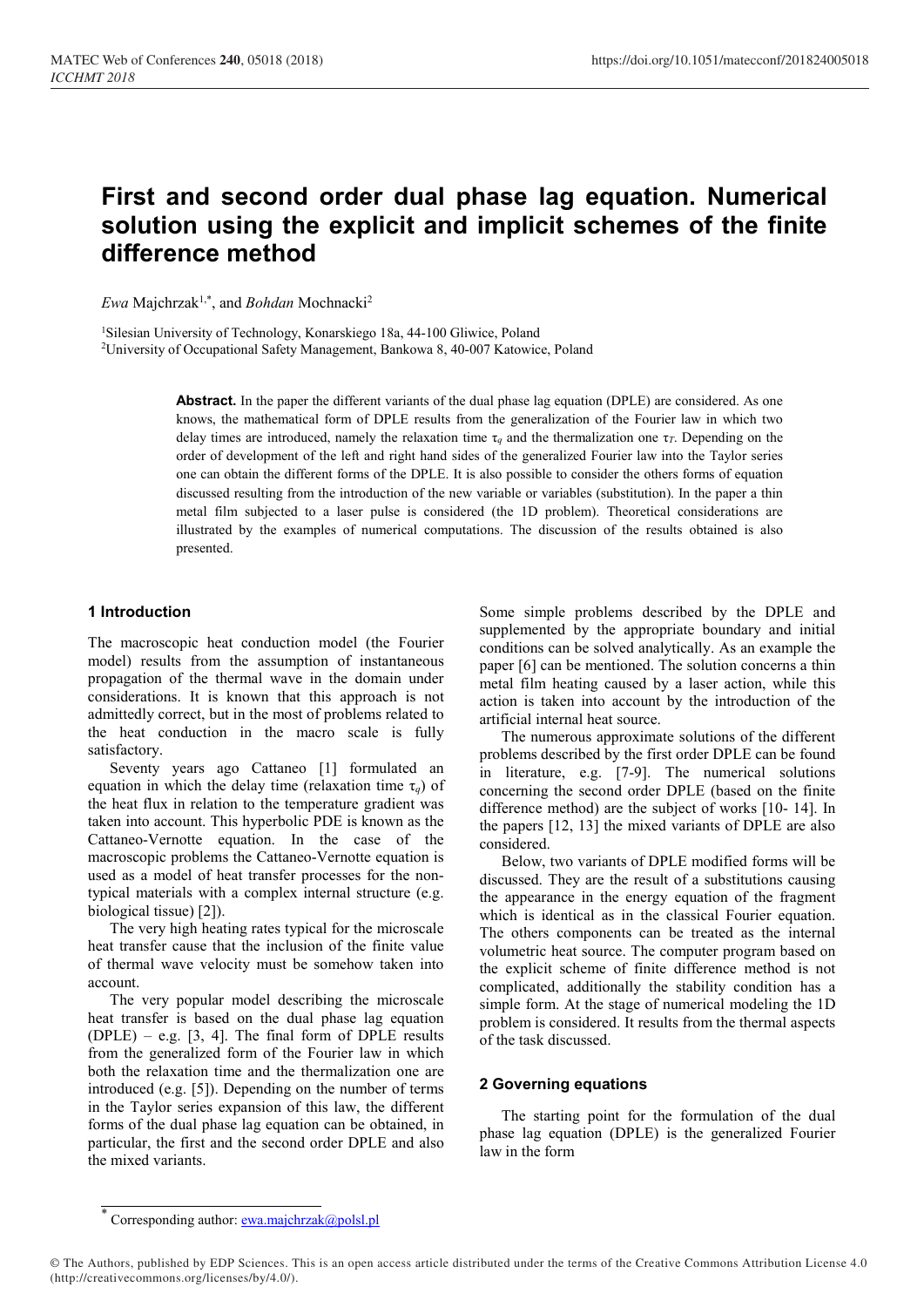$$
\mathbf{q}\left(X,t+\tau_q\right) = -\lambda \nabla T\left(X,t+\tau_r\right) \tag{1}
$$

where **q** is a heat flux vector,  $\lambda$  is a thermal conductivity, *T*, *X, t* denote the temperature, spatial coordinates and time,  $\tau_q$  [s] i  $\tau_T$  [s] are the positive constants called the relaxation and thermalization times (lag times). To obtain the DPLE the left and right sides of equation (1) are developed into the Taylor series

$$
\mathbf{q}(X,t) + \tau_q \frac{\partial \mathbf{q}(X,t)}{\partial t} + \frac{\tau_q^2}{2} \frac{\partial^2 \mathbf{q}(X,t)}{\partial t^2} + \dots =
$$
  
-
$$
\lambda \left[ \nabla T(X,t) + \tau_r \frac{\partial \nabla T(X,t)}{\partial t} + \frac{\tau_r^2}{2} \frac{\partial^2 \nabla T(X,t)}{\partial t^2} + \dots \right]^{(2)}
$$

Depending on the assumed number of the components, the different forms of the DPLE can be obtained. Taking into account the first components of equation (2) and using the known diffusion equation one obtains [3, 4] (1D problem)

$$
c\left[\frac{\partial T(x,t)}{\partial t} + \tau_q \frac{\partial^2 T(x,t)}{\partial t^2}\right] = \lambda \frac{\partial^2 T(x,t)}{\partial x^2} + \tau_r \lambda \frac{\partial}{\partial t} \left[\frac{\partial^2 T(x,t)}{\partial x^2}\right] + Q(x,t) + \tau_q \frac{\partial Q(x,t)}{\partial t}
$$
(3)

where *c* is a volumetric specific heat, *Q* is a capacity of volumetric internal heat sources. One can see, that the constant values of thermophysical parameters are taken into account and such an assumption is, as a rule, accepted. The more complex form of DPLE is associated with the introduction of the second-order derivatives, namely

$$
c\left[\frac{\partial T(x,t)}{\partial t} + \tau_q \frac{\partial^2 T(x,t)}{\partial t^2} + \frac{\tau_q^2}{2} \frac{\partial^3 T(x,t)}{\partial t^3}\right] =
$$
  
\n
$$
\lambda \frac{\partial^2 T(x,t)}{\partial x^2} + \tau_r \lambda \frac{\partial}{\partial t} \left[\frac{\partial^2 T(x,t)}{\partial x^2}\right] +
$$
  
\n
$$
\lambda \frac{\tau_r^2}{2} \frac{\partial^2}{\partial t^2} \left[\frac{\partial^2 T(x,t)}{\partial x^2}\right] + Q(x,t) + \tau_q \frac{\partial Q(x,t)}{\partial t} +
$$
  
\n
$$
\frac{\tau_q^2}{2} \frac{\partial^2 Q(x,t)}{\partial t^2}
$$
 (4)

The 'mixed' variants of equation discussed are also considered, for example

$$
c\left[\frac{\partial T(x,t)}{\partial t} + \tau_q \frac{\partial^2 T(x,t)}{\partial t^2} + \frac{\tau_q^2}{2} \frac{\partial^3 T(x,t)}{\partial t^3}\right] =
$$
  
\n
$$
\lambda \frac{\partial^2 T(x,t)}{\partial x^2} + \lambda \tau_r \frac{\partial}{\partial t} \left[\frac{\partial^2 T(x,t)}{\partial x^2}\right] +
$$
  
\n
$$
Q(x,t) + \tau_q \frac{\partial Q(x,t)}{\partial t} + \frac{\tau_q^2}{2} \frac{\partial^2 Q(x,t)}{\partial t^2}
$$
 (5)

Dual phase lag equation must be supplemented by the boundary conditions. Used in this paper the Neumann condition takes a the form

$$
q_b(x, t) + \tau_q \frac{\partial q_b(x, t)}{\partial t} =
$$
  
\n
$$
\pm \lambda \left[ \frac{\partial T(x, t)}{\partial x} + \tau_r \frac{\partial}{\partial t} \left( \frac{\partial T(x, t)}{\partial x} \right) \right]
$$
\n(6)

or (the second order model)

$$
q_b(x,t) + \tau_q \frac{\partial q_b(x,t)}{\partial t} + \frac{\tau_q^2}{2} \frac{\partial^2 q_b(x,t)}{\partial t^2} =
$$
  

$$
\pm \lambda \left[ \frac{\partial T(x,t)}{\partial x} + \tau_r \frac{\partial}{\partial t} \left( \frac{\partial T(x,t)}{\partial x} \right) + \frac{\tau_r^2}{2} \frac{\partial^2}{\partial t^2} \left( \frac{\partial T(x,t)}{\partial x} \right) \right]^{(7)}
$$

where  $q_b(x, t)$  is a given boundary heat flux, the sign "+" corresponds to  $x = 0$  (left boundary), while sign "-" corresponds to  $x = G$  (right boundary),  $G$  is the metal film thickness.

The initial conditions are in the form

$$
t = 0
$$
:  $T(x, 0) = T_p$ ,  $\frac{\partial T(x, t)}{\partial t} \bigg|_{t=0} = u(x)$  (8)

Additionally (for equations (4) and (5))

$$
t = 0: \frac{\partial^2 T(x,t)}{\partial t^2}\bigg|_{t=0} = v(x) \tag{9}
$$

where  $T_p$  is an initial temperature,  $u(x)$  and  $v(x)$  are the known functions.

# 3 Modifications of DPLE

In the paper [8] a certain modification of the first order DPLE using the substitution technique is presented. In this paper we consider the second order DPLE (as in [12]) and the energy equation is extended by the introduction of the internal heat sources.

Let

$$
T(x,t) = U(x,t) - \tau_q \frac{\partial T(x,t)}{\partial t} - \frac{\tau_q^2}{2} \frac{\partial^2 T(x,t)}{\partial t^2}
$$
 (10)

from which results that

$$
\frac{\partial T(x,t)}{\partial t} = \frac{\partial U(x,t)}{\partial t} - \tau_q \frac{\partial^2 T(x,t)}{\partial t^2} - \frac{\tau_q^2}{2} \frac{\partial^3 T(x,t)}{\partial t^3} (11)
$$

and

$$
\frac{\partial^2 T(x,t)}{\partial x^2} = \frac{\partial^2 U(x,t)}{\partial x^2} - \frac{\partial^2 U(x,t)}{\partial t \left[\frac{\partial^2 T(x,t)}{\partial x^2}\right] - \frac{\tau_q^2}{2} \frac{\partial^2}{\partial t^2} \left[\frac{\partial^2 T(x,t)}{\partial x^2}\right]}
$$
(12)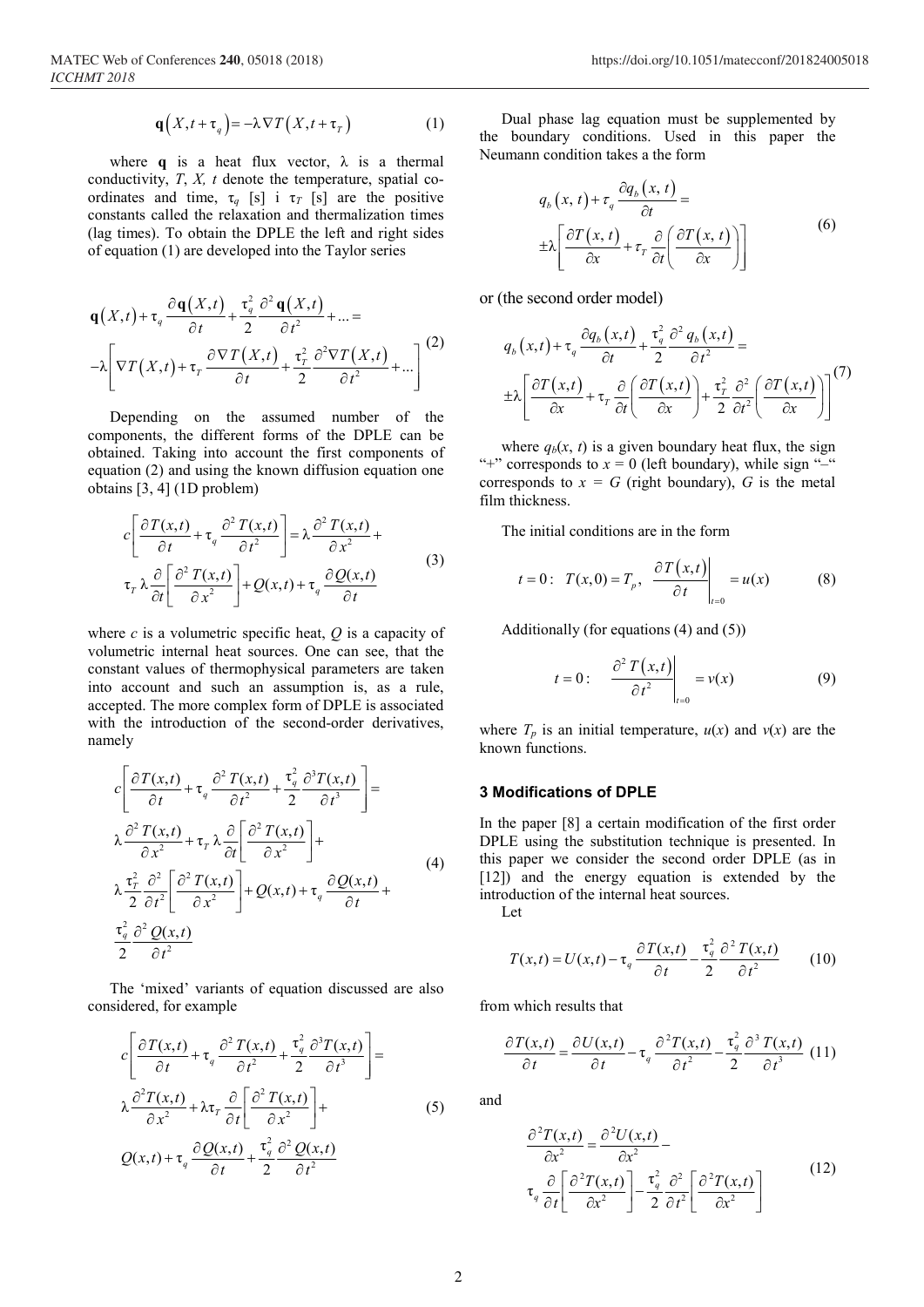Introducing (11) and (12) into (4) gives

$$
\frac{\partial U(x,t)}{\partial t} = a \frac{\partial^2 U(x,t)}{\partial x^2} +
$$
\n
$$
a(\tau_r - \tau_q) \frac{\partial}{\partial t} \left[ \frac{\partial^2 T(x,t)}{\partial x^2} \right] +
$$
\n
$$
\frac{a}{2} (\tau_r^2 - \tau_q^2) \frac{\partial^2}{\partial t^2} \left[ \frac{\partial^2 T(x,t)}{\partial x^2} \right] +
$$
\n
$$
\frac{1}{c} Q(x,t) + \frac{\tau_q}{c} \frac{\partial Q(x,t)}{\partial t} + \frac{\tau_q^2}{2c} \frac{\partial^2 Q(x,t)}{\partial t^2}
$$
\n(13)

where  $a = \lambda/c$  is a thermal diffusion coefficient.

This form of DPLE equation is interesting because the first two components (containing the function *U*) correspond to the classical diffusion equation, while the remaining ones can be treated as an internal heat source (thanks to which the formulation of the stability criterion for the explicit differential scheme used here is very simple). The boundary conditions should be also modified. In particular

$$
\pm \lambda \frac{\partial U(x,t)}{\partial x} = \mp \lambda \left( \tau_r - \tau_q \right) \frac{\partial^2 T(x,t)}{\partial t \partial x} \mp
$$
  

$$
\frac{\lambda}{2} \left( w_r \tau_r^2 - w_q \tau_q^2 \right) \frac{\partial^3 T(x,t)}{\partial t^2 \partial x} +
$$
  

$$
q_b(x,t) + \tau_q \frac{\partial q_b(x,t)}{\partial t} + w_q \frac{\tau_q^2}{2} \frac{\partial^2 q_b(x,t)}{\partial t^2}
$$
 (14)

The last formula corresponds to the Neumann condition, of course.

The initial condition takes a form (c.f. equations (8) and (9))

$$
t = 0: \ U(x, 0) = T_p + \tau_q u(x) + \frac{\tau_q^2}{2} v(x) \tag{15}
$$

Thus, at first the equation (13) supplemented by boundary conditions (13) and initial condition (15) should be solved. Next, using the formula (10), the temporary temperature field can be determined.

Another approach involves the introduction of two substitutions, namely [13]

$$
V(x,t) = \tau_q T(x,t) + \frac{\tau_q^2}{2} \frac{\partial T(x,t)}{\partial t}
$$
 (16)

and

$$
U(x,t) = T(x,t) + \frac{\partial V(x,t)}{\partial t}
$$
 (17)

Introducing formula (16) into (17) one obtains the dependence (10) and then equation (4) can be written in the fom

$$
\frac{\partial U(x,t)}{\partial t} =
$$
\n
$$
a \frac{\partial^2}{\partial x^2} \left[ T(x,t) + \tau_r \frac{\partial T(x,t)}{\partial t} + \frac{\tau_r^2}{2} \frac{\partial^2 T(x,t)}{\partial t^2} \right] +
$$
\n
$$
\frac{1}{c} Q(x,t) + \frac{\tau_q}{c} \frac{\partial Q(x,t)}{\partial t} + \frac{\tau_q^2}{2c} \frac{\partial^2 Q(x,t)}{\partial t^2}
$$
\n(18)

From (16) one has

$$
\frac{\partial T(x,t)}{\partial t} = \frac{2}{\tau_q^2} \Big[ V(x,t) - \tau_q T(x,t) \Big] \tag{19}
$$

The last formula can be differentiated with respect to time and then

$$
\frac{\partial^2 T(x,t)}{\partial t^2} = \frac{2}{\tau_q^2} \left[ \frac{\partial V(x,t)}{\partial t} - \tau_q \frac{\partial T(x,t)}{\partial t} \right]
$$
(20)

or (c.f. (17))

$$
\frac{\partial^2 T(x,t)}{\partial t^2} = \frac{2}{\tau_q^2} \left[ U(x,t) - T(x,t) - \tau_q \frac{\partial T(x,t)}{\partial t} \right] \tag{21}
$$

By introducing (19) into (21) one obtains

$$
\frac{\partial^2 T(x,t)}{\partial t^2} = \frac{2}{\tau_q^2} \left[ U(x,t) + T(x,t) \right] - \frac{4}{\tau_q^3} V(x,t) \tag{22}
$$

Taking into account the formulas (19) and (20), equation (18) can be written in the form

$$
\frac{\partial U(x,t)}{\partial t} = \frac{a\tau_r^2}{\tau_q^2} \frac{\partial^2 U(x,t)}{\partial x^2} + \frac{a(\tau_q - \tau_r)^2}{\tau_q^2} \frac{\partial^2 T(x,t)}{\partial x^2} +
$$
  

$$
\frac{2a\tau_r(\tau_q - \tau_r)}{\tau_q^3} \frac{\partial^2 V(x,t)}{\partial x^2} + \frac{1}{c}Q(x,t) +
$$
 (23)  

$$
\frac{\tau_q}{c} \frac{\partial Q(x,t)}{\partial t} + \frac{\tau_q^2}{2c} \frac{\partial^2 Q(x,t)}{\partial t^2}
$$

As in the case of equation (13), the first two components containing the function *U* correspond to the classical diffusion equation, while the remaining ones can be treated as an artificial internal heat source.

The equation (23) is supplemented by the modified boundary conditions

$$
\pm \lambda \frac{\partial U(x,t)}{\partial x} = \mp \lambda \frac{\left(\tau_q - \tau_r\right)^2}{\tau_r^2} \frac{\partial T(x,t)}{\partial x} \mp
$$
\n
$$
\frac{2\lambda \left(\tau_q - \tau_r\right)}{\tau_r \tau_q} \frac{\partial V(x,t)}{\partial x} +
$$
\n
$$
\frac{\tau_q^2}{\tau_r^2} \left[q_b\left(x,t\right) + \tau_q \frac{\partial q_b\left(x,t\right)}{\partial t} + \frac{\tau_q^2}{2} \frac{\partial^2 q_b\left(x,t\right)}{\partial t^2}\right]
$$
\n(24)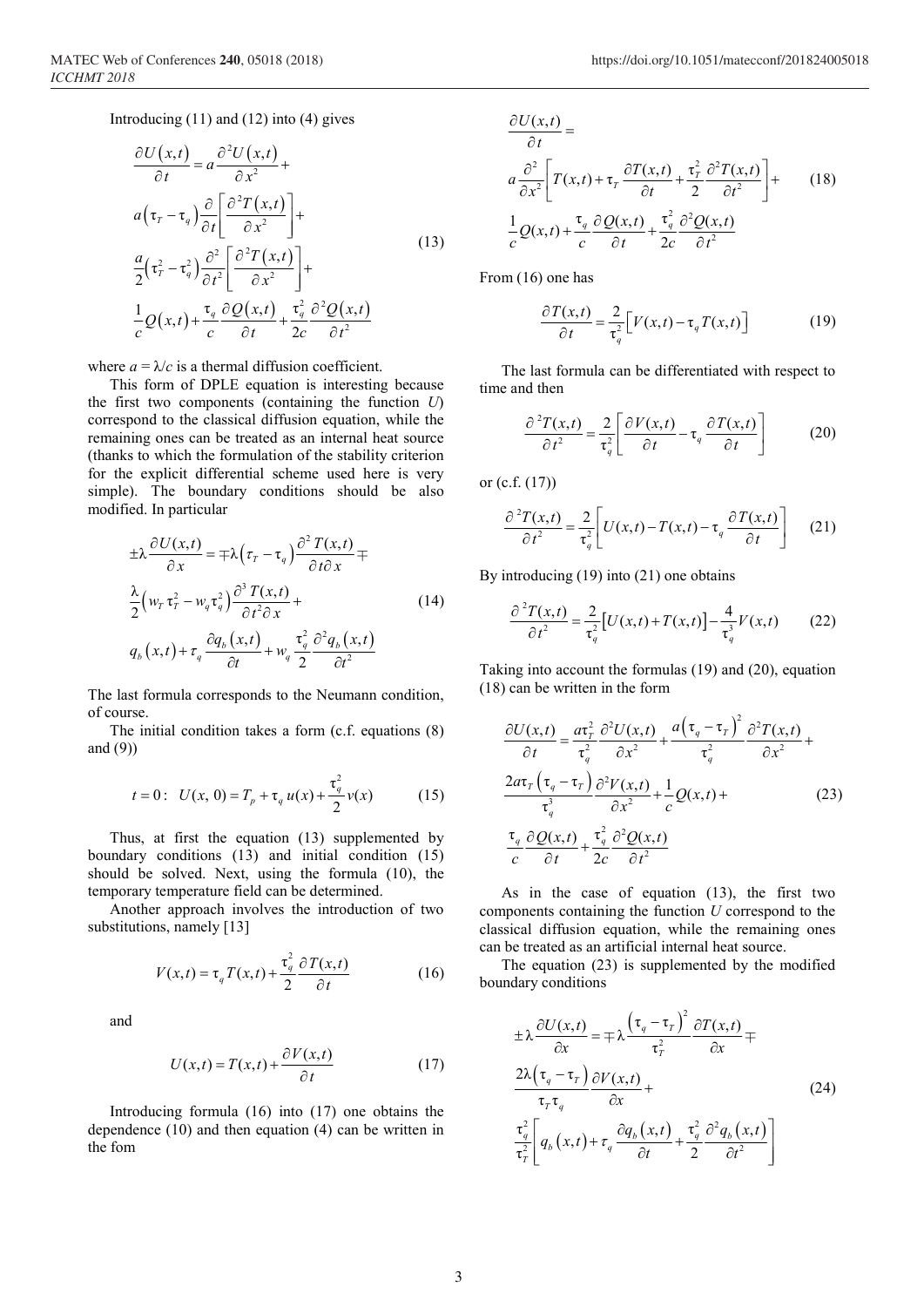and the initial condition (15).

After solving the problem (23), (24), (15), the ordinary differential equation (17) with the initial condition (c.f. formula (16))

$$
t = 0
$$
:  $V(x, 0) = \tau_q T_p + \frac{\tau_q^2}{2} u(x)$  (25)

is solved.

Finally, the solution of the ordinary differential equation (16) with the initial condition  $T(x,0) = T_p$ , allows one to determine the temporary temperature field.

#### 4 Finite Difference Method

The problems presented previously have been solved using the different variants of the finite difference method (explicit and implicit schemes [12, 16]).

All above presented variants of DPLE have been modeled using the in-house computer programs based on the FDM, while two selected solutions will be shown and compared here. In particular, the thermal processes proceeding in the domain of thin metal film subjected to the laser pulse are considered. The first solution applies equation (23) with the internal volumetric heat source resulting from the laser action. The energy equation is supplemented by the Neumann conditions (in the adiabatic version) and the appropriate initial conditions. At the stage of numerical modeling the explicit scheme of the FDM has been used. One can see, that equation (23) has a form which is convenient for numerical modeling. It contains the simple differential operators without the mixed derivatives. The same physical problem has been solved using the equation (4) and the adequate boundary-initial conditions. In this version the implicit scheme of the FDM has been applied.

The domain considered is covered with a geometrical mesh  $\Omega_h$ :  $0 = x_0 < x_1 < \ldots < x_{i-1} < x_i < x_{i+1} < \ldots < x_n = G$  with a constant step *h*, while along the time line the points  $\Omega_t$ :  $0 = t^0 < t^1 < ... t^{f-2} < t^{f-1} < t^f < ... < t^F < \infty$  with a constant step ∆*t* are distinguished. The Cartesian product Ω*<sup>h</sup>* × Ω*<sup>t</sup>* creates a time-spatial differential mesh.

The following approximation of equation (23) is proposed:

$$
\frac{U_{j}^{f} - U_{j}^{f-1}}{\Delta t} = a \frac{\tau_{r}^{2}}{\tau_{q}^{2}} \frac{U_{j-1}^{f-1} - 2U_{j}^{f-1} + U_{j+1}^{f-1}}{h^{2}} +
$$
\n
$$
a \frac{\left(\tau_{q} - \tau_{r}\right)^{2}}{\tau_{q}^{2}} \frac{T_{j-1}^{f-1} - 2T_{j}^{f-1} + T_{j+1}^{f-1}}{h^{2}} +
$$
\n
$$
a \frac{2\tau_{r} \left(\tau_{q} - \tau_{r}\right) V_{j-1}^{f-1} - 2V_{j}^{f-1} + V_{j+1}^{f-1}}{\tau_{q}^{3}} + \frac{1}{\tau_{q}^{2}} \left(\frac{\partial Q}{\partial t}\right)_{j}^{f-1} + \frac{\tau_{q}^{2}}{2} \left(\frac{\partial^{2} Q}{\partial t^{2}}\right)_{j}^{f-1}\right] \tag{26}
$$

from where

$$
U_{j}^{f} = \left(1 - \frac{2a\Delta t \tau_{T}^{2}}{\tau_{q}^{2} h^{2}}\right) U_{j}^{f-1} + \frac{a\Delta t \tau_{T}^{2}}{\tau_{q}^{2} h^{2}} \left(U_{j-1}^{f-1} + U_{j+1}^{f-1}\right) +
$$
\n
$$
\frac{a\Delta t \left(\tau_{q} - \tau_{T}\right)^{2}}{\tau_{q}^{2} h^{2}} \left(T_{j-1}^{f-1} - 2T_{j}^{f-1} + T_{j+1}^{f-1}\right) +
$$
\n
$$
\frac{2a\Delta t \tau_{T} \left(\tau_{q} - \tau_{T}\right)}{\tau_{q}^{3} h^{2}} \left(V_{j-1}^{f-1} - 2V_{j}^{f-1} + V_{j+1}^{f-1}\right) +
$$
\n
$$
\frac{\Delta t}{c} \left[Q_{j}^{f-1} + \tau_{q} \left(\frac{\partial Q}{\partial t}\right)_{j}^{f-1} + \frac{\tau_{q}^{2}}{2} \left(\frac{\partial^{2} Q}{\partial t^{2}}\right)_{j}^{f-1}\right]
$$
\n(27)

The well known stability criterion for parabolic equations determines the critical time step.

The FDM form of the boundary conditions is the following  $(x = 0)$ :

$$
\lambda \frac{U_1^{f-1} - U_0^{f-1}}{h} = -\lambda \frac{\left(\tau_q - \tau_r\right)^2}{\tau_r^2} \frac{T_1^{f-1} - T_0^{f-1}}{h} - \lambda \frac{2\left(\tau_q - \tau_r\right) V_1^{f-1} - V_0^{f-1}}{\tau_r \tau_q} + \frac{\tau_q^2}{h} \left[q_b\left(x, t\right) + \tau_q \frac{\partial q_b\left(x, t\right)}{\partial t} + \frac{\tau_q^2}{2} \frac{\partial^2 q_b\left(x, t\right)}{\partial t^2}\right]_0^{f-1}
$$
\n(28)

and  $(x = G)$ :

$$
-\lambda \frac{U_n^{f-1} - U_{n-1}^{f-1}}{h} = \lambda \frac{\left(\tau_q - \tau_r\right)^2}{\tau_r^2} \frac{T_n^{f-1} - T_{n-1}^{f-1}}{h} + \lambda \frac{2\left(\tau_q - \tau_r\right)}{\tau_r \tau_q} \frac{V_n^{f-1} - V_{n-1}^{f-1}}{h} + \frac{\tau_q^2}{\tau_r^2} \left[q_b\left(x, t\right) + \tau_q \frac{\partial q_b\left(x, t\right)}{\partial t} + \frac{\tau_q^2}{2} \frac{\partial^2 q_b\left(x, t\right)}{\partial t^2}\right]_n^{f-1}
$$
\n(29)

Finally

$$
U_0^{f-1} = U_1^{f-1} + \frac{\left(\tau_q - \tau_r\right)^2}{\tau_r^2} \left(T_1^{f-1} - T_0^{f-1}\right) +
$$
  

$$
\frac{2\left(\tau_q - \tau_r\right)}{\tau_r \tau_q} \left(V_1^{f-1} - V_0^{f-1}\right) -
$$
  

$$
\frac{h\tau_q^2}{\lambda \tau_r^2} \left[q_b\left(x, t\right) + \tau_q \frac{\partial q_b\left(x, t\right)}{\partial t} + \frac{\tau_q^2}{2} \frac{\partial^2 q_b\left(x, t\right)}{\partial t^2}\right]_0^{f-1}
$$
 (30)

and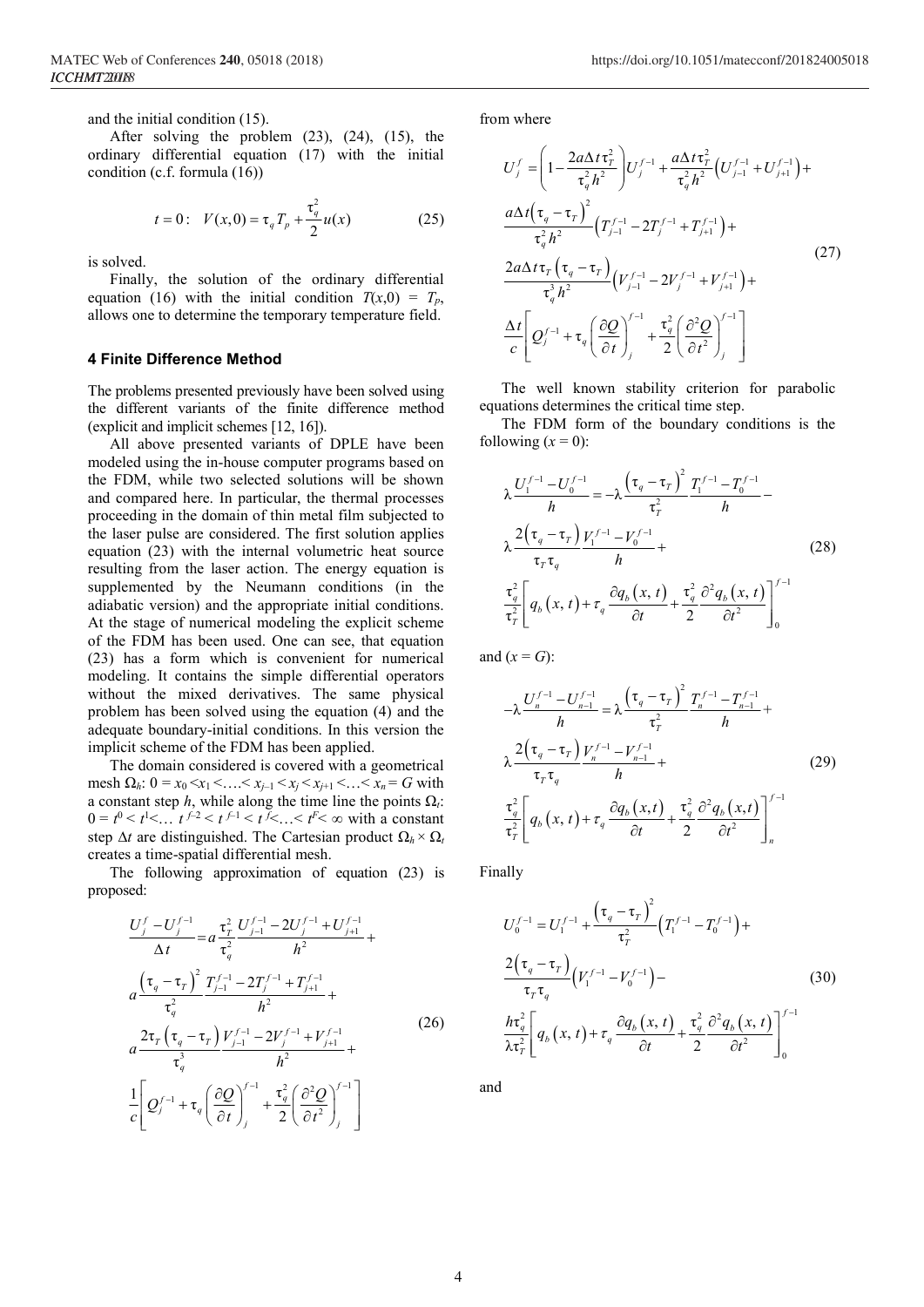$$
U_n^{f-1} = U_{n-1}^{f-1} - \frac{\left(\tau_q - \tau_r\right)^2}{\tau_r^2} \left(T_n^{f-1} - T_{n-1}^{f-1}\right) -
$$
  

$$
\frac{2\left(\tau_q - \tau_r\right)}{\tau_r \tau_q} \left(V_n^{f-1} - V_{n-1}^{f-1}\right) -
$$
  

$$
\frac{h\tau_q^2}{\lambda \tau_r^2} \left[q_b\left(x, t\right) + \tau_q \frac{\partial q_b\left(x, t\right)}{\partial t} + \frac{\tau_q^2}{2} \frac{\partial^2 q_b\left(x, t\right)}{\partial t^2}\right]_n^{f-1}
$$
 (31)

Next one solves equation (17) (the Euler method)

$$
\frac{V_j^f - V_j^{f-1}}{\Delta t} = U_j^{f-1} - T_j^{f-1}
$$
 (32)

or

$$
V_j^f = V_j^{f-1} + \Delta t \left( U_j^{f-1} - T_j^{f-1} \right) \tag{33}
$$

The last stage of the algorithm results from equation (19)

$$
\frac{T_j^f - T_j^{f-1}}{\Delta t} = \frac{2}{\tau_q^2} \left( V_j^{f-1} - \tau_q T_j^{f-1} \right)
$$
(34)

or

$$
T_j^f = \left(1 - \frac{2\Delta t}{\tau_q}\right) T_j^{f-1} + \frac{2\Delta t}{\tau_q^2} V_j^{f-1}
$$
 (35)

Now, the FDM algorithm (implicit scheme) for the model based on equation (4) will be discussed. The following approximation of the energy equation is proposed

$$
\frac{T_j^f - T_j^{f-1}}{\Delta t} + \tau_q \frac{T_j^f - 2T_j^{f-1} + T_j^{f-2}}{(\Delta t)^2} + \frac{\tau_q^2}{2} \frac{T_j^f - 3T_j^{f-1} + 3T_j^{f-2} - T_j^{f-3}}{(\Delta t)^3} =
$$
\n
$$
a \left( \frac{\partial^2 T}{\partial x^2} \right)_j^f + \frac{a \tau_r}{\Delta t} \left[ \left( \frac{\partial^2 T}{\partial x^2} \right)_j^f - \left( \frac{\partial^2 T}{\partial x^2} \right)_j^{f-1} \right] + \frac{a \tau_r^2}{2(\Delta t)^2} \left[ \left( \frac{\partial^2 T}{\partial x^2} \right)_j^f - 2 \left( \frac{\partial^2 T}{\partial x^2} \right)_j^{f-1} + \left( \frac{\partial^2 T}{\partial x^2} \right)_j^{f-2} \right] + \frac{1}{c} Q_j^f + \frac{\tau_q}{c} \left( \frac{\partial Q}{\partial t} \right)_j^f + \frac{\tau_q^2}{2c} \left( \frac{\partial^2 Q}{\partial t^2} \right)_j^f
$$
\n(36)

where

$$
\left(\frac{\partial^2 T}{\partial x^2}\right)_j^s = \frac{T_{j-1}^s - 2T_j^s + T_{j+1}^s}{h^2} \tag{37}
$$

and  $s = f$ ,  $s = f-1$  or  $s = f-2$ .

After mathematical manipulations one has

$$
AT_{j-1}^f + BT_j^f + AT_{j+1}^f = C_j^f \tag{38}
$$

where

$$
A = -\frac{a\left[2(\Delta t)^{2} + 2\tau_{T}\Delta t + \tau_{T}^{2}\right]}{2h^{2}(\Delta t)^{2}}
$$
\n
$$
B = \frac{2(\Delta t)^{2} + 2\tau_{q}\Delta t + \tau_{q}^{2}}{2(\Delta t)^{3}} - 2A
$$
\n
$$
C_{j}^{f} = \frac{2(\Delta t)^{2} + 4\tau_{q}\Delta t + 3\tau_{q}^{2}}{2(\Delta t)^{3}}T_{j}^{f-1} - \frac{2\tau_{q}\Delta t + 3\tau_{q}^{2}}{2(\Delta t)^{3}}T_{j}^{f-2} + \frac{\tau_{q}^{2}}{2(\Delta t)^{3}}T_{j}^{f-3} - \frac{a\tau_{T}(\Delta t + \tau_{T})}{h^{2}(\Delta t)^{2}}\left(T_{j-1}^{f-1} - 2T_{j}^{f-1} + T_{j+1}^{f-1}\right) + \frac{a\tau_{T}^{2}}{2h^{2}(\Delta t)^{2}}\left(T_{j-1}^{f-2} - 2T_{j}^{f-2} + T_{j+1}^{f-2}\right) + \frac{1}{2h^{2}(\Delta t)^{2}}\left(T_{j-1}^{f-2} - 2T_{j}^{f-2} + T_{j+1}^{f-2}\right) + \frac{1}{c}Q_{j}^{f} + \frac{\tau_{q}}{c}\left(\frac{\partial Q}{\partial t}\right)_{j}^{f} + \frac{\tau_{q}^{2}}{2c}\left(\frac{\partial^{2} Q}{\partial t^{2}}\right)_{j}^{f}
$$

Here one can see, that the FDM equations corresponding to (4) are much more complicated compared to equation (23), among other things, three levels of time must be introduced.

Approximation of boundary conditions (7) is the following  $(x=0)$ :

$$
\lambda \frac{T_1^f - T_0^f}{h} = -\frac{\lambda \tau_r}{\Delta t} \left( \frac{T_1^f - T_0^f}{h} - \frac{T_1^{f-1} - T_0^{f-1}}{h} \right) - \frac{\lambda \tau_r^2}{2(\Delta t)^2} \left( \frac{T_1^f - T_0^f}{h} - \frac{T_1^{f-1} - T_0^{f-1}}{h} + \frac{T_1^{f-2} - T_0^{f-2}}{h} \right) (40) + \left[ q_b(x, t) + \tau_q \frac{\partial q_b(x, t)}{\partial t} + \frac{\tau_q^2}{2} \frac{\partial^2 q_b(x, t)}{\partial t^2} \right]_0^f
$$

and  $(x=G)$ 

$$
-\lambda \frac{T_n^f - T_{n-1}^f}{h} = \frac{\lambda \tau_r}{\Delta t} \left( \frac{T_n^f - T_{n-1}^f}{h} - \frac{T_n^{f-1} - T_{n-1}^{f-1}}{h} \right) +
$$
  

$$
\frac{\lambda \tau_r^2}{2(\Delta t)^2} \left( \frac{T_n^f - T_{n-1}^f}{h} - 2 \frac{T_n^{f-1} - T_{n-1}^{f-1}}{h} + \frac{T_n^{f-2} - T_{n-1}^{f-2}}{h} \right) + (41)
$$
  

$$
\left[ q_b(x, t) + \tau_q \frac{\partial q_b(x, t)}{\partial t} + \frac{\tau_q^2}{2} \frac{\partial^2 q_b(x, t)}{\partial t^2} \right]_n^f
$$

Finally

$$
-DT_0^f + DT_1^f =
$$
  
\n
$$
2\tau_T \left(\Delta t + \tau_T\right) \left(T_1^{f-1} - T_0^{f-1}\right) - \tau_T^2 \left(T_1^{f-2} - T_0^{f-2}\right) + (42)
$$
  
\n
$$
E \left[q_b\left(x, t\right) + \tau_q \frac{\partial q_b\left(x, t\right)}{\partial t} + \frac{\tau_q^2}{2} \frac{\partial^2 q_b\left(x, t\right)}{\partial t^2}\right]_0^f
$$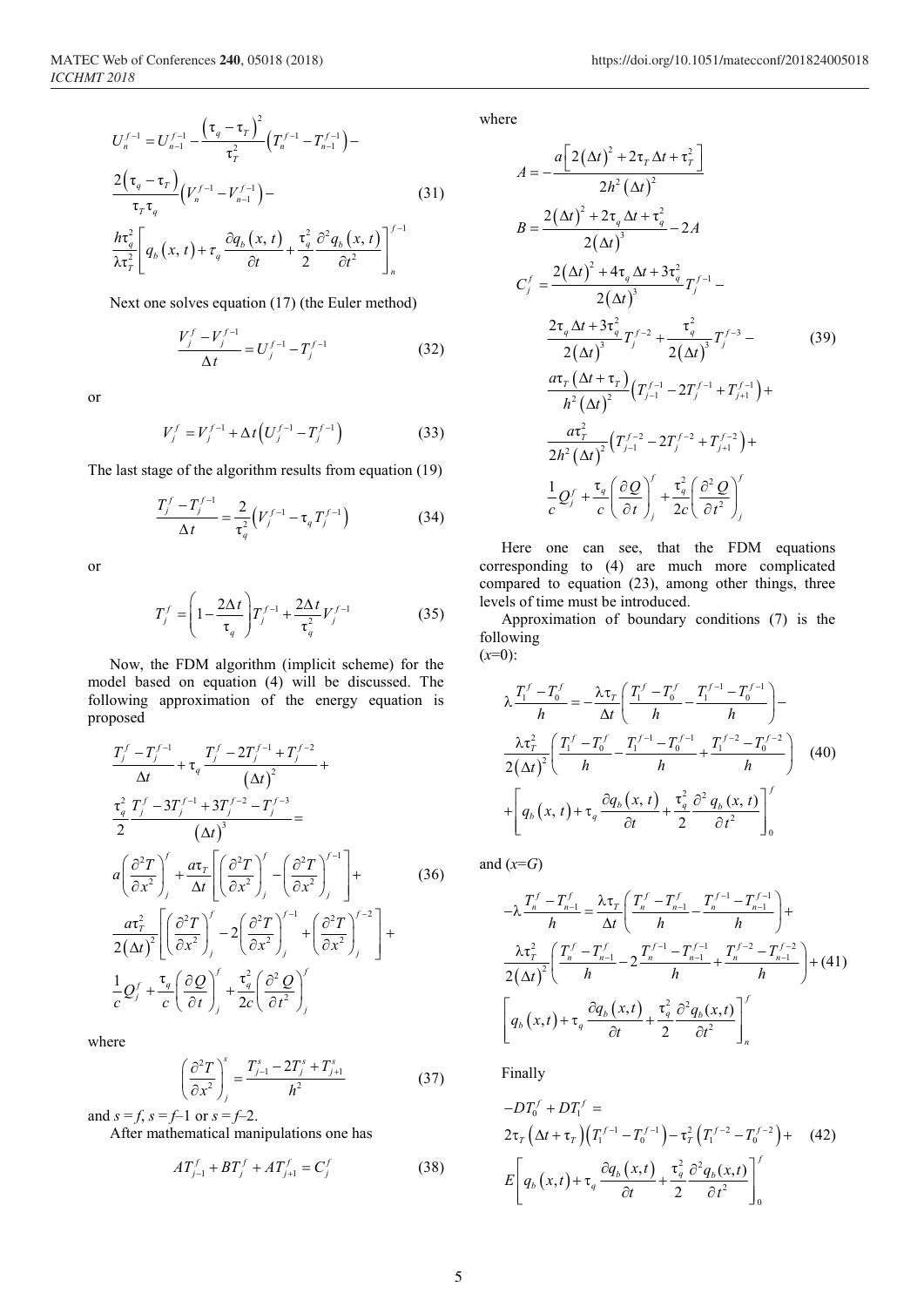and

$$
DT_{n-1}^{f} - DT_{n}^{f} =
$$
  
-2 $\tau_{T}$   $(\Delta t + \tau_{T}) (T_{n}^{f-1} - T_{n-1}^{f-1}) + \tau_{T}^{2} (T_{n}^{f-2} - T_{n-1}^{f-2}) + (43)$   

$$
E \left[ q_{b} (x, t) + \tau_{q} \frac{\partial q_{b} (x, t)}{\partial t} + \frac{\tau_{q}^{2}}{2} \frac{\partial^{2} q_{b} (x, t)}{\partial t^{2}} \right]_{n}^{f}
$$

where

$$
D = 2(\Delta t)^{2} + 2\tau_{T}\Delta t + \tau_{T}^{2}
$$
  

$$
E = \frac{2h(\Delta t)^{2}}{\lambda}
$$
 (44)

The transition from  $t^{f-1}$  to  $t^f$  ( $f \ge 3$ ) requires the solution of the system of equations  $(42)$ ,  $(38)$ ,  $(43)$  with a three-band main matrix that is fastest solved using the Thomas algorithm.

### 5 Results of computations

The thin metal film  $(G = 100 \text{ nm}, 1 \text{ nm} = 10^{-9} \text{ m})$  made of gold is considered. Thermophysical parameters of gold equal:  $\lambda = 315$  W/(m K),  $c = 2.4897$  MJ/(m<sup>3</sup> K),  $\tau_q = 8.5$  ps,  $\tau_T = 90$  ps (1 ps = 10<sup>-12</sup> m) [4].

The surface  $x = 0$  of the domain is subjected to the laser pulse. The source function associated with the laser irradiation has the following form [16, 17]

$$
Q(x, t) = \sqrt{\frac{\beta}{\pi}} \frac{1 - R}{t_p \delta} I \exp\left[-\frac{x}{\delta} - \beta \frac{(t - 2t_p)^2}{t_p^2}\right] \tag{45}
$$

where *I* is the laser intensity,  $t_p$  is the characteristic time of laser pulse,  $\delta$  is the optical penetration depth, *R* is the reflectivity of the irradiated surface and  $\beta = 4 \ln 2$ .

For  $x = 0$  and  $x = G$  the no-flux boundary conditions are assumed:  $q_b(0, t) = q_b(G, t) = 0$ .

The parameters determining the capacity of internal heat source are equal to  $I_0 = 13.7$  J/m<sup>2</sup>,  $t_p = 0.1$  ps,  $\delta$  = 15.3 nm,  $R$  = 0.93. The initial temperature of domain equals  $T_p = 300$  K, while the initial values of functions  $u(x) = 0$ ,  $v(x) = 0$  (c.f. equations (8), (9)). Differential mesh parameters:  $n = 100$ ,  $\Delta t = 0.00002$  ps.

In Figure 1 the comparison of results obtained using the algorithms discussed is presented. Solid lines correspond to the explicit scheme of FDM for the equation (23) with the boundary conditions (24) and initial condition (15), while the symbols correspond to the implicit scheme of FDM for the equation (4) with the boundary conditions (7) and initial conditions (8), (9). In this Figure the temperature histories at the points  $x = 0$ (irradiated surface),  $x = 20$  nm and  $x = 40$  nm are shown. As can be seen, the results are almost the same. For example, for the first and the second variants of FDM, the maximum temperatures at the irradiated surface are equal to 306.536 K and 306.535 K, respectively.



Fig. 1. Temperature history at the points  $x = 0$ ,  $x = 20$  nm and  $x = 40$  nm

It is worth checking what are the differences in the solutions obtained by means of the first and second order DPLE. In Figure 2 the temperature histories at the irradiated surface for laser intensities 13.7 J/m2 and 50  $J/m^2$  ( $t_p = 0.1$  ps) are shown. The differences are essential. Moreover, for higher laser intensity these differences are greater. For  $I = 13.7$  J/m<sup>2</sup> the maximum temperatures are equal to 313.14 K and 306.54 K, respectively, while for  $I = 50$  J/m<sup>2</sup> the maximum temperatures are equal to 347.94 K and 323.85 K. The calculations were also carried out for higher laser intensities  $(100, 200 \text{ and } 300 \text{ J/m}^2)$  and this trend was confirmed, namely  $I = 100 \text{ J/m}^2$ . : maximum temperatures: 395.90 K and 347.70 K;  $I = 200$  J/m<sup>2</sup>: maximum temperatures: 491.79 K and 395.41 K; *I* = 300 J/m<sup>2</sup>: maximum temperatures: 587.68 K and 443.11 K.



Fig. 2. Temperature histories for the first and second order DPL at the point  $x = 0$  ( $t_p = 0.1$  ps)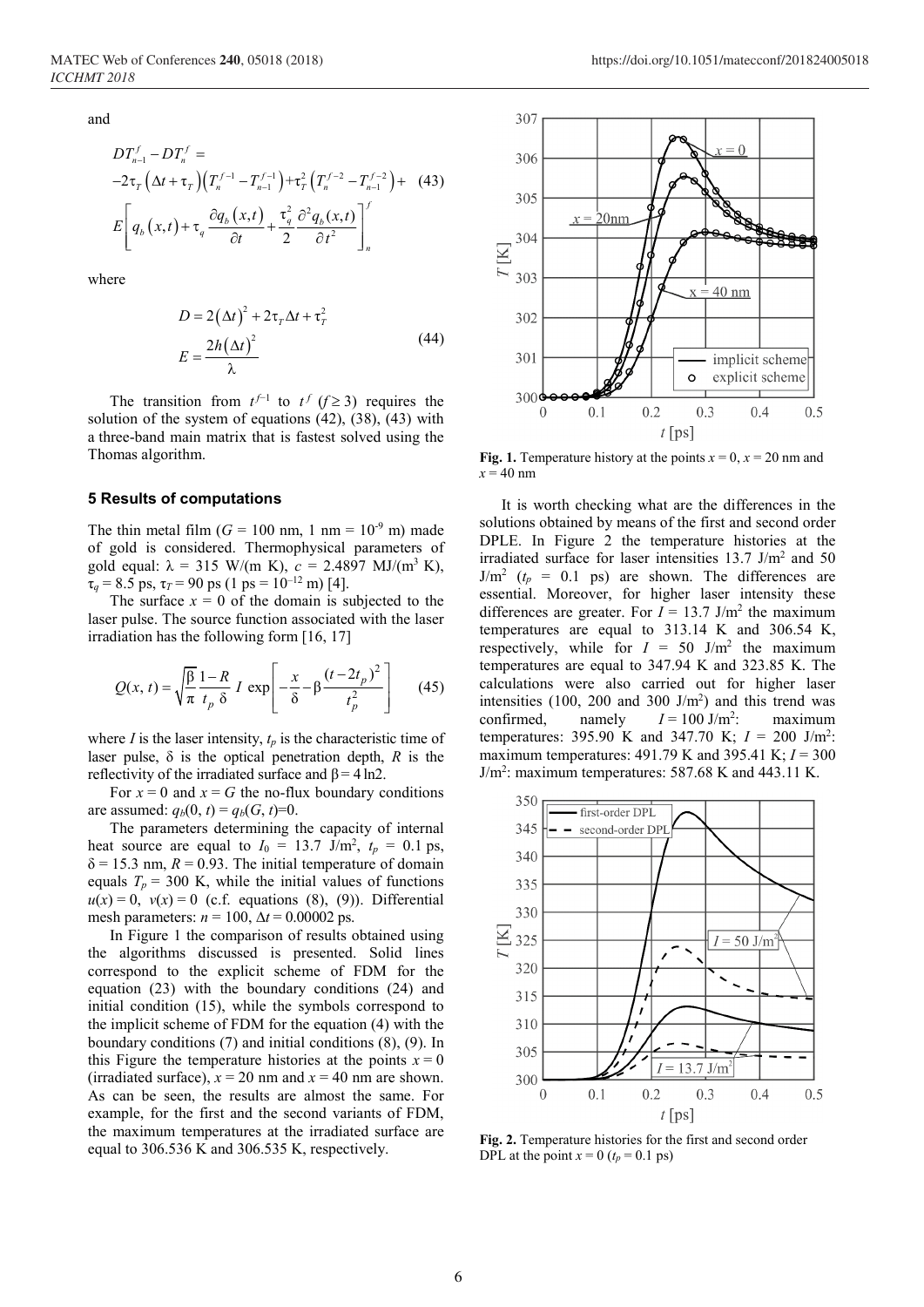Figure 3 illustrates the heating/cooling curves at the irradiated surface for a shorter laser pulse  $t_p = 0.05$  ps and laser intensities  $13.7 \text{ J/m}^2$  and  $50 \text{ J/m}^2$ , respectively. For  $I = 13.7$  J/m<sup>2</sup> the maximum temperatures are equal to 315.12 K and 308.28 K, respectively, while for  $I = 50$  $J/m<sup>2</sup>$  the maximum temperatures are equal to 355.17 K and 330.22 K. As previously, for the higher laser intensity the differences between the solutions obtained using the first and second order DPL are greater. For the other intensities:  $I = 100$  J/m<sup>2</sup>: maximum temperatures: 410.34 K and 360.44 K;  $I = 200$  J/m<sup>2</sup>: maximum temperatures: 520.68 K and 420.88 K;  $I = 300$  J/m<sup>2</sup>: maximum temperatures: 631.02 K and 481.33 K.

It should be noted that the results presented in Figures 2 and 3 have been obtained using the implicit scheme of the FDM.



Fig. 3. Temperature histories for the first and second order DPL at the point  $x = 0$  ( $t_p = 0.05$  ps)



Fig. 4. Temperature histories for the second order DPL at the point  $x = 0$  ( $t_p = 0.1$  ps)



Fig. 5. Temperature histories for the second order DPL at the point  $x = 0$  ( $t_p = 0.05$  ps)

Figures 4 and 5 illustrate the temperature histories at the irradiated surface for the second order DPL obtained using the explicit scheme of FDM and for two values of laser pulse  $t_p = 0.1$  ps and  $t_p = 0.05$  ps. As mentioned previously, for shorter laser pulse the temperatures are higher:  $I = 100$  J/m<sup>2</sup> the maximum temperatures are equal to 347.94 K and 360.45 K;  $I = 200$  J/m<sup>2</sup> the maximum temperatures:  $395.41$  K and  $420.91$  K;  $I = 300$  $J/m<sup>2</sup>$  the maximum temperatures: 443.12 K and 481.36 K;  $I = 400$  J/m<sup>2</sup> the maximum temperatures: 490.08 K and 541.82 K.

## 6 Conclusions

In the paper the second order dual phase lag models are considered. The results of numerical computations show that obtained solutions are practically the same, despite that the final forms of the DPLE are different. The models resulting from the introduction of certain substitutions are more complicated than the classical one, but on the other hand, the algorithms using the FDM are essentially simpler. The results obtained have been compared with the solutions of the first order DPLE and the differences are clearly visible (see: previous chapter).

#### Acknowledgement

The paper and research are financed within the project 2015/19/B/ST8/01101 sponsored by The National Science Centre (Poland).

## References

- 1. M.C. Cattaneo, Atti De Seminario Matematico e Fisico Della Universi ta di Modena 3, 3, 3-21 (1948)
- 2. W. Roetzel, N. Putra, S.K. Das, Int. J. Therm. Sci. 42, 541-552 (2003)